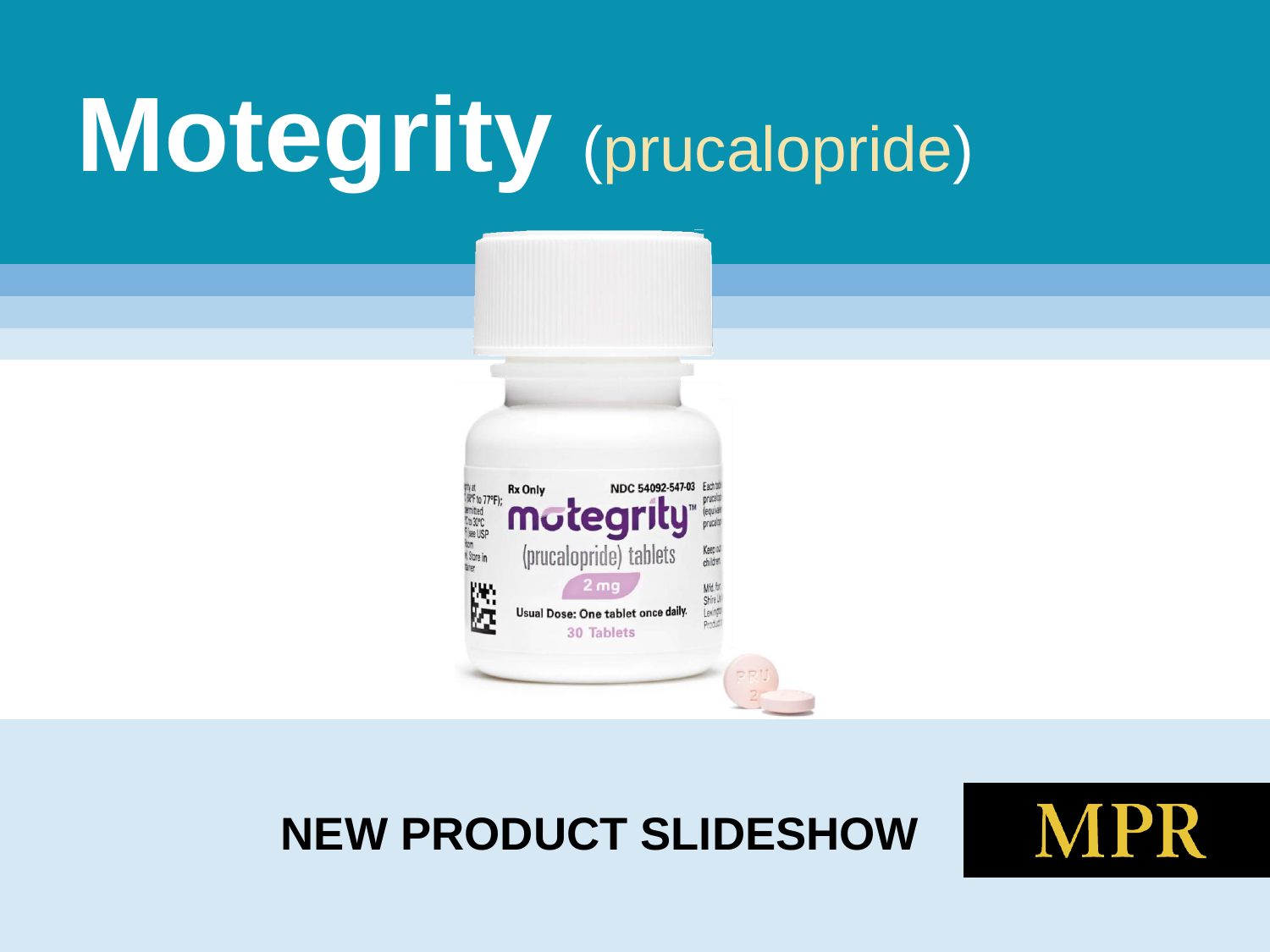# **Introduction**

- **Brand name: Motegrity**
- **Generic name:** Prucalopride
- **Pharmacological class:** Selective 5-  $HT_{4}$  receptor agonist
- **Strength and Formulation:** 1mg, 2mg; tabs
- **Manufacturer:** Shire US, Inc.
- **How supplied: Tabs—30**
- **Legal Classification:** Rx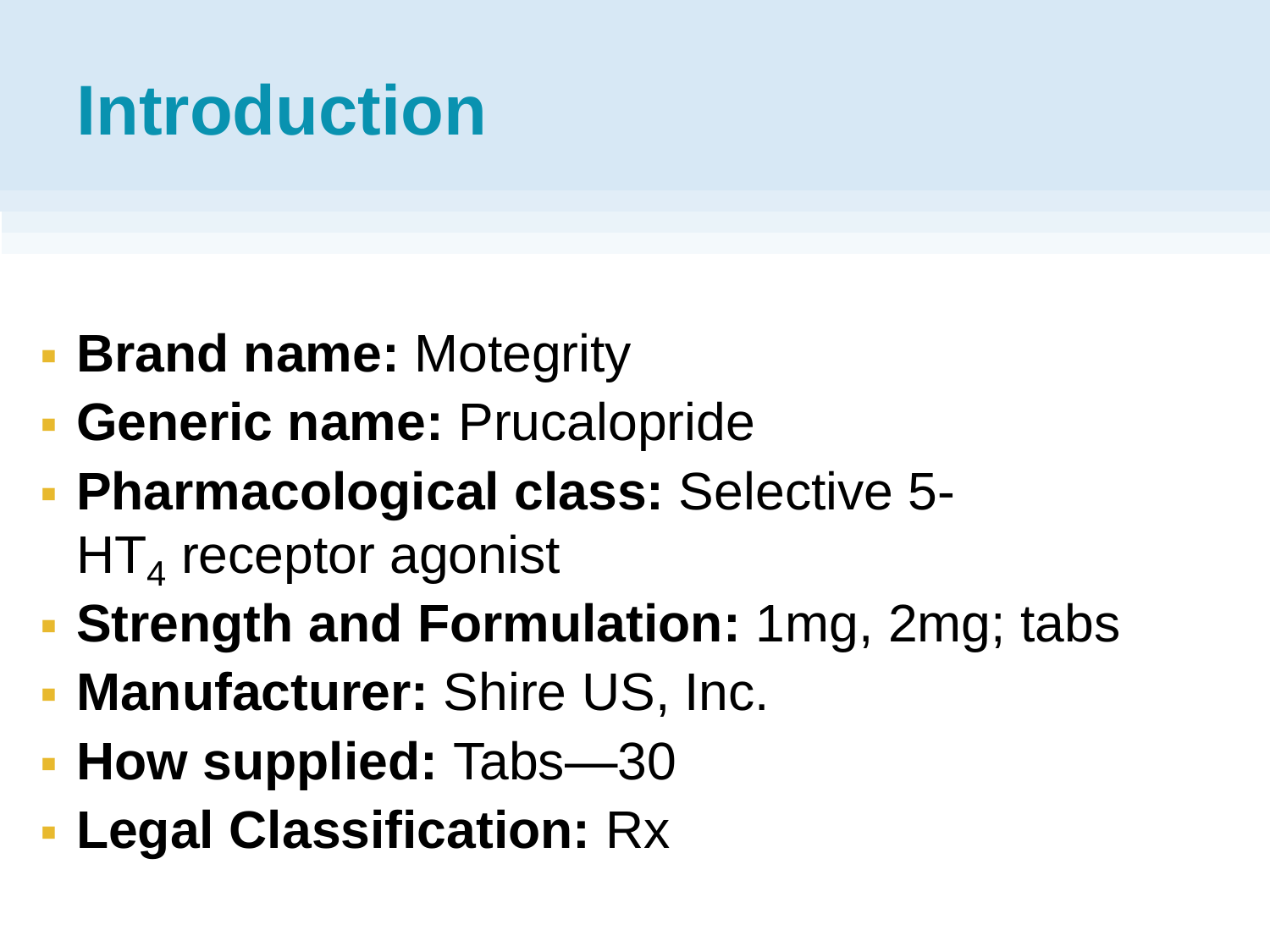# **Motegrity**

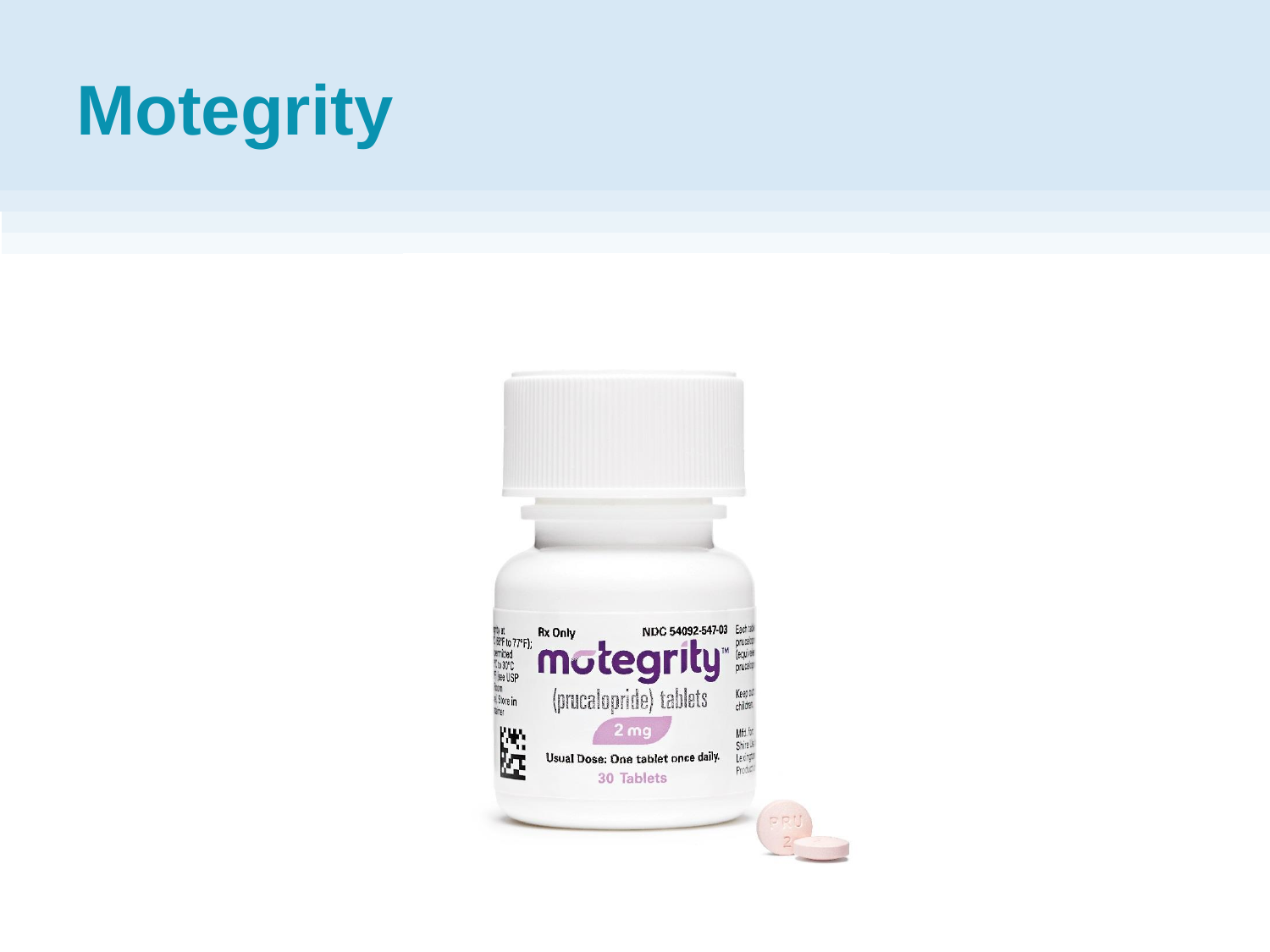### **Indication**

■ Chronic idiopathic constipation (CIC) in adults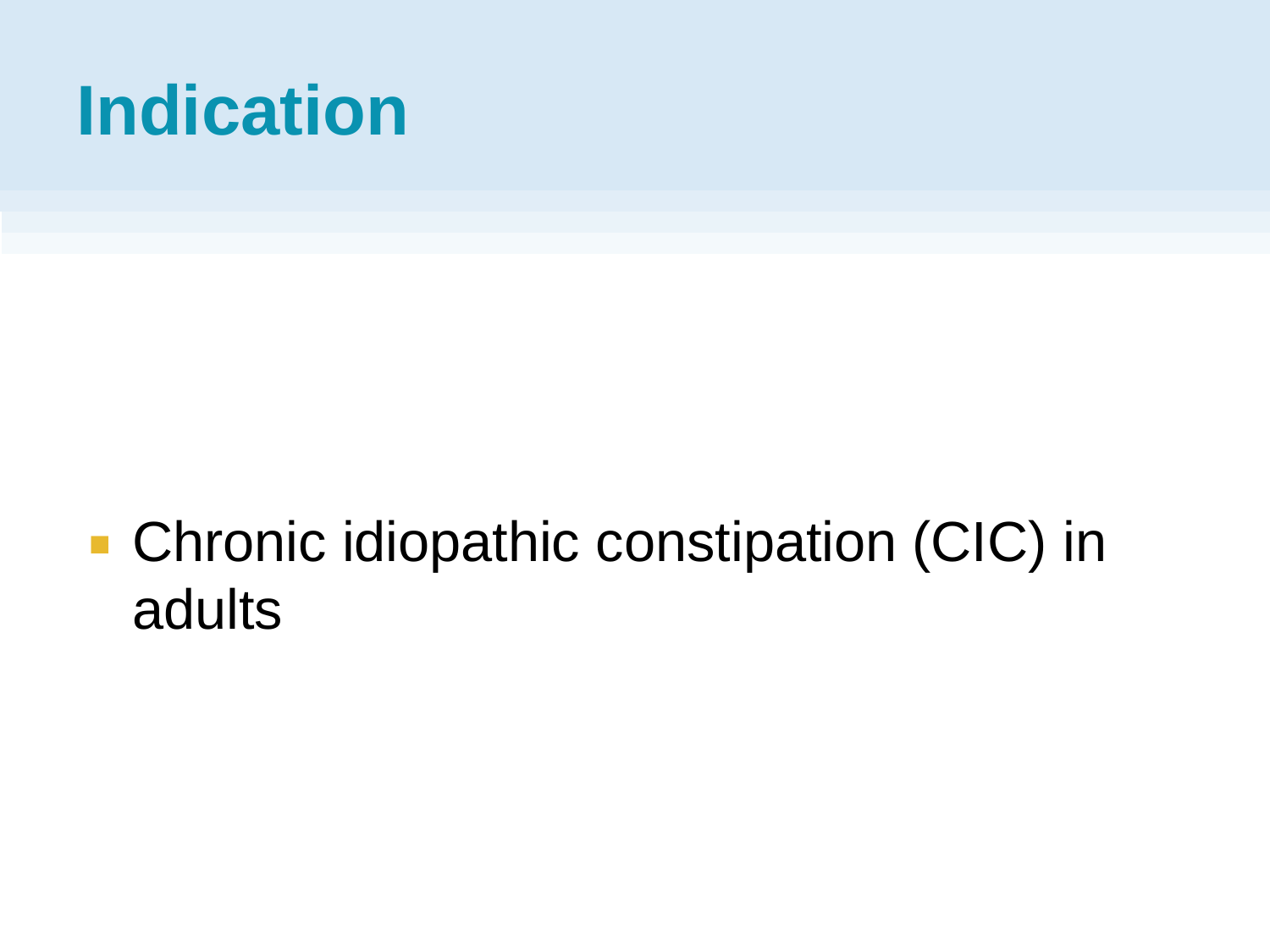#### **Dosage & Administration**

- 217yrs: 2mg once daily
- **Severe renal impairment (**CrCl <30mL/min): 1mg once daily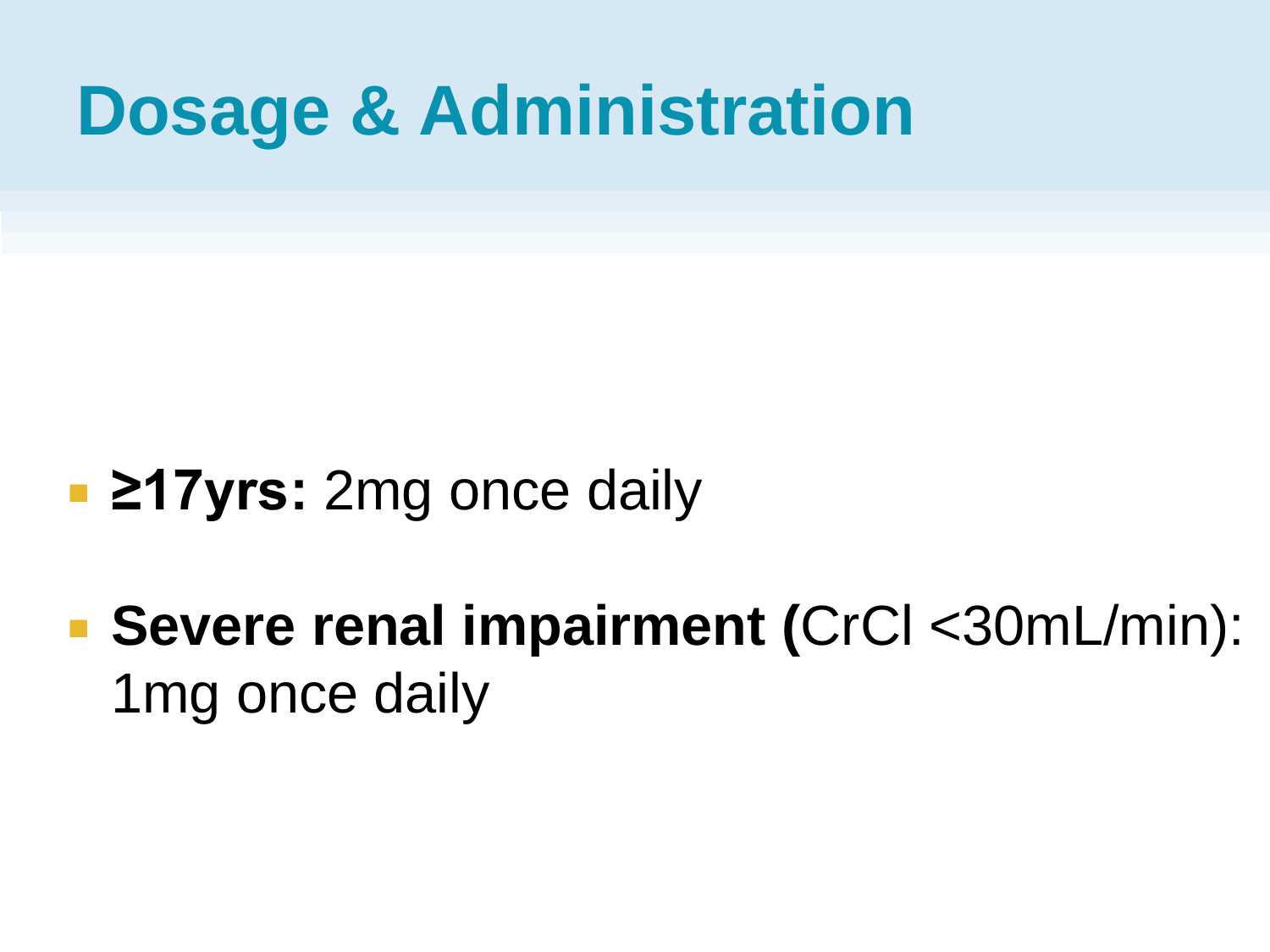# **Considerations for Special Populations**

- **Pregnancy:** Insufficient data to identify any drug-associated risks
- **Nursing mothers: Consider benefits of** breastfeeding and any potential adverse effects on child
- **Pediatric:** <17yrs: not established
- **Elderly: Adjust dose based on renal** function
- **Renal impairment: ESRD requiring** dialysis: not recommended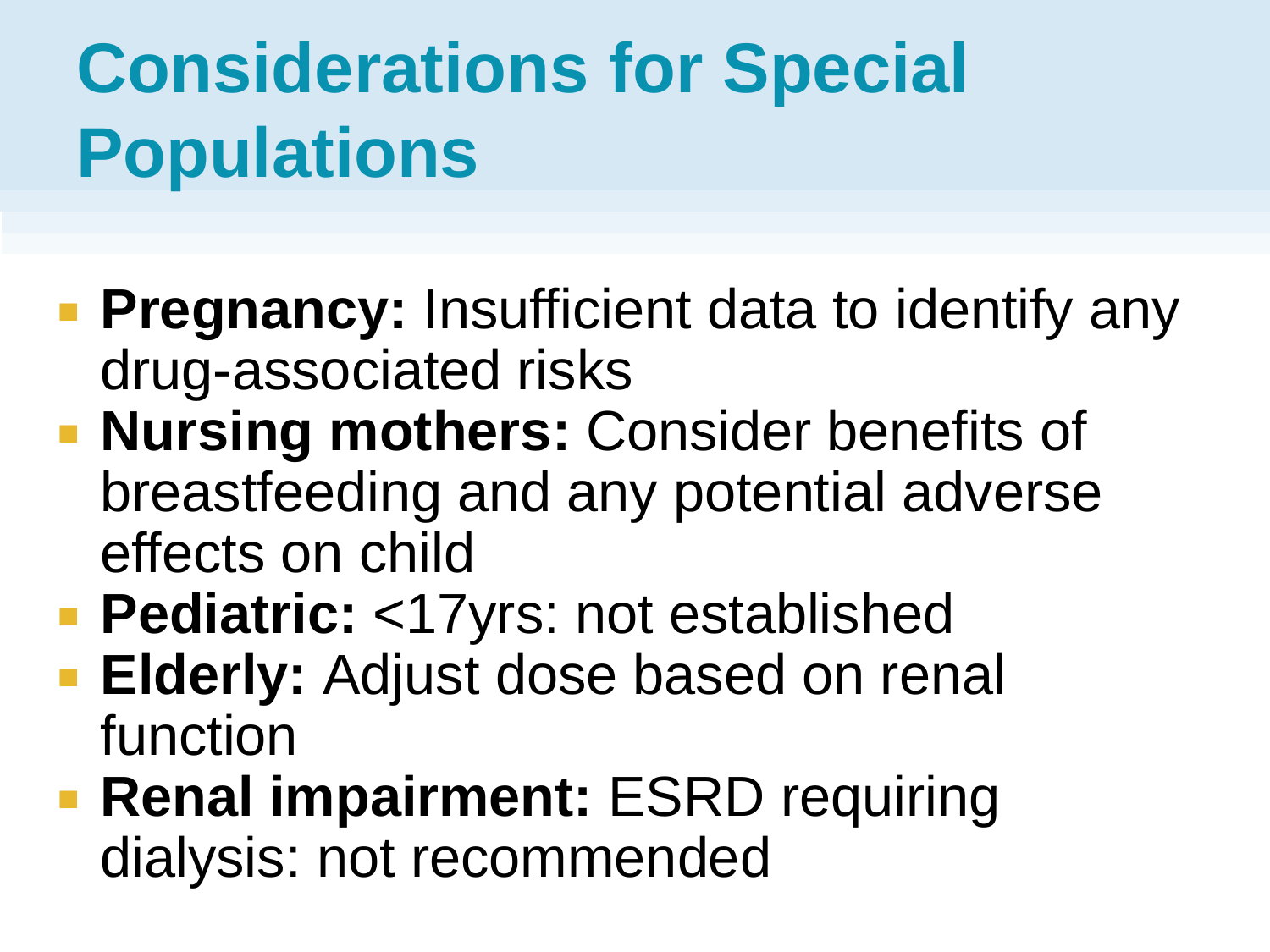# **Contraindications**

**Intestinal perforation** or **obstruction** due to structural or functional disorder of the gut wall, obstructive ileus, or severe inflammatory conditions of the intestinal tract (eg, Crohn disease, ulcerative colitis, toxic megacolon/megarectum)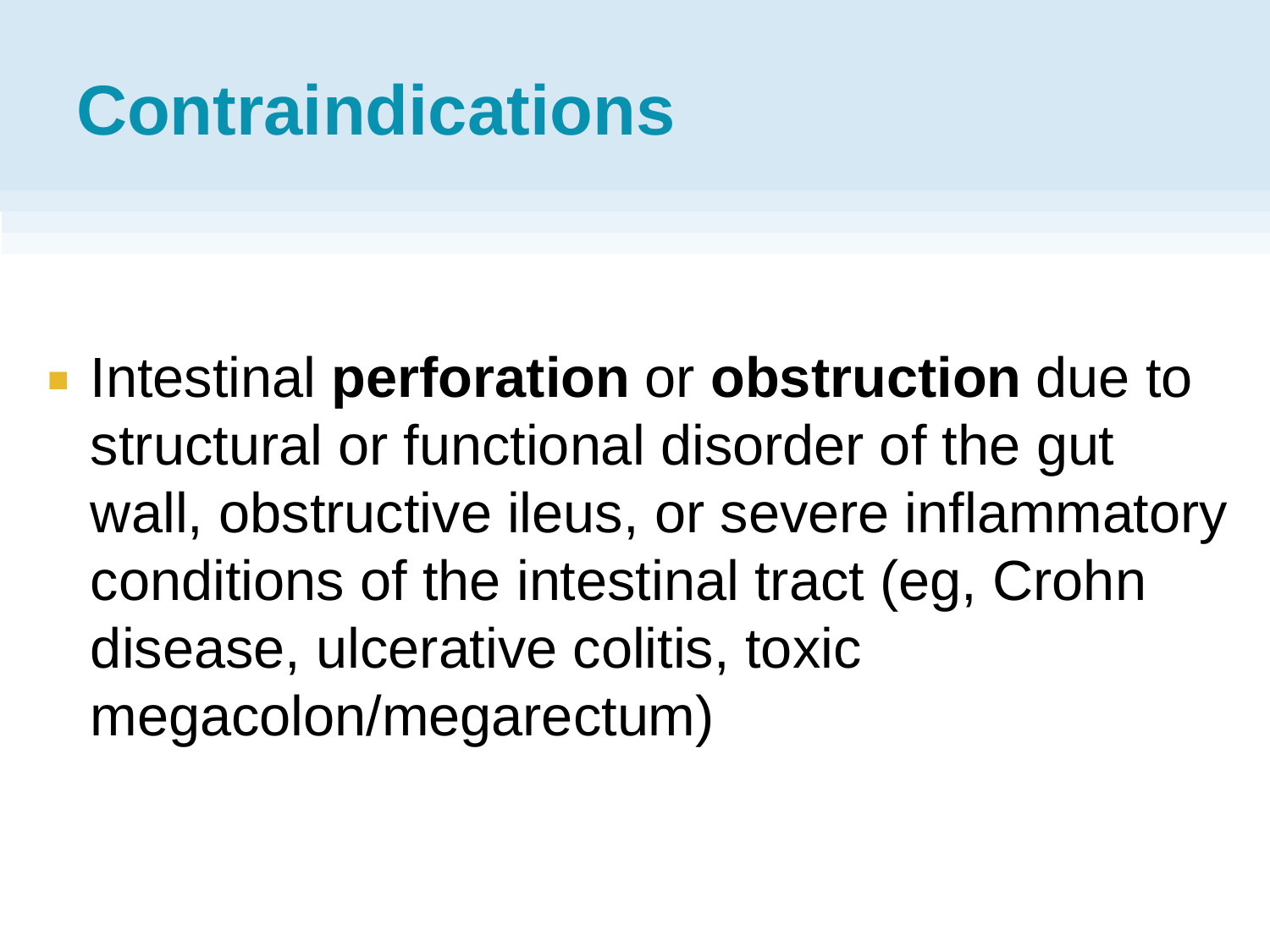### **Warnings/Precautions**

 Monitor for worsening **depression** or emergence of **suicidal thoughts** and **behaviors**; discontinue if occurs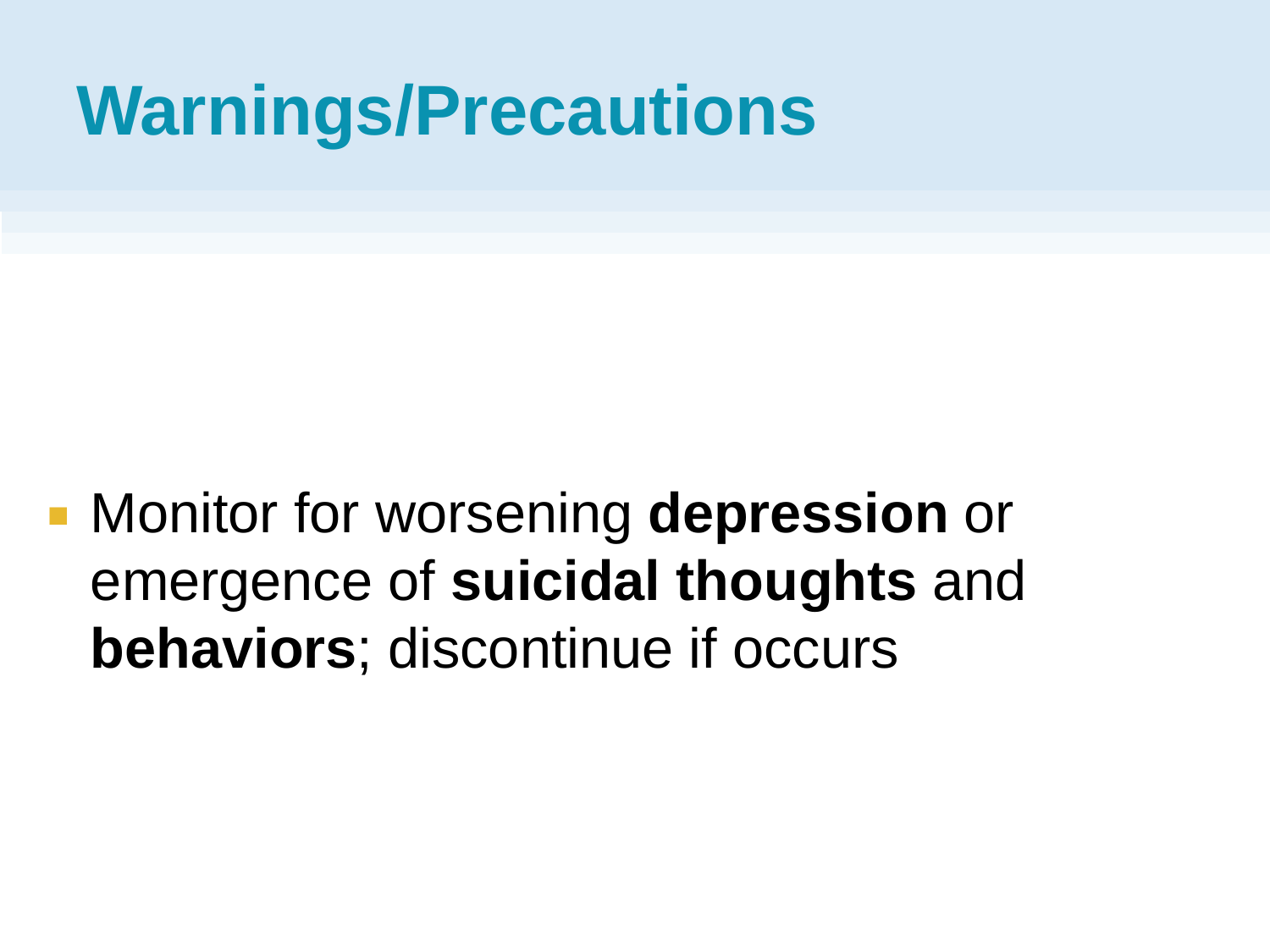# **Adverse Reactions**

- **Headache**
- Abdominal pain
- Nausea
- Diarrhea
- Abdominal distention
- **Dizziness**
- Vomiting
- **Flatulence**
- Fatigue
- Suicidal ideation/behavior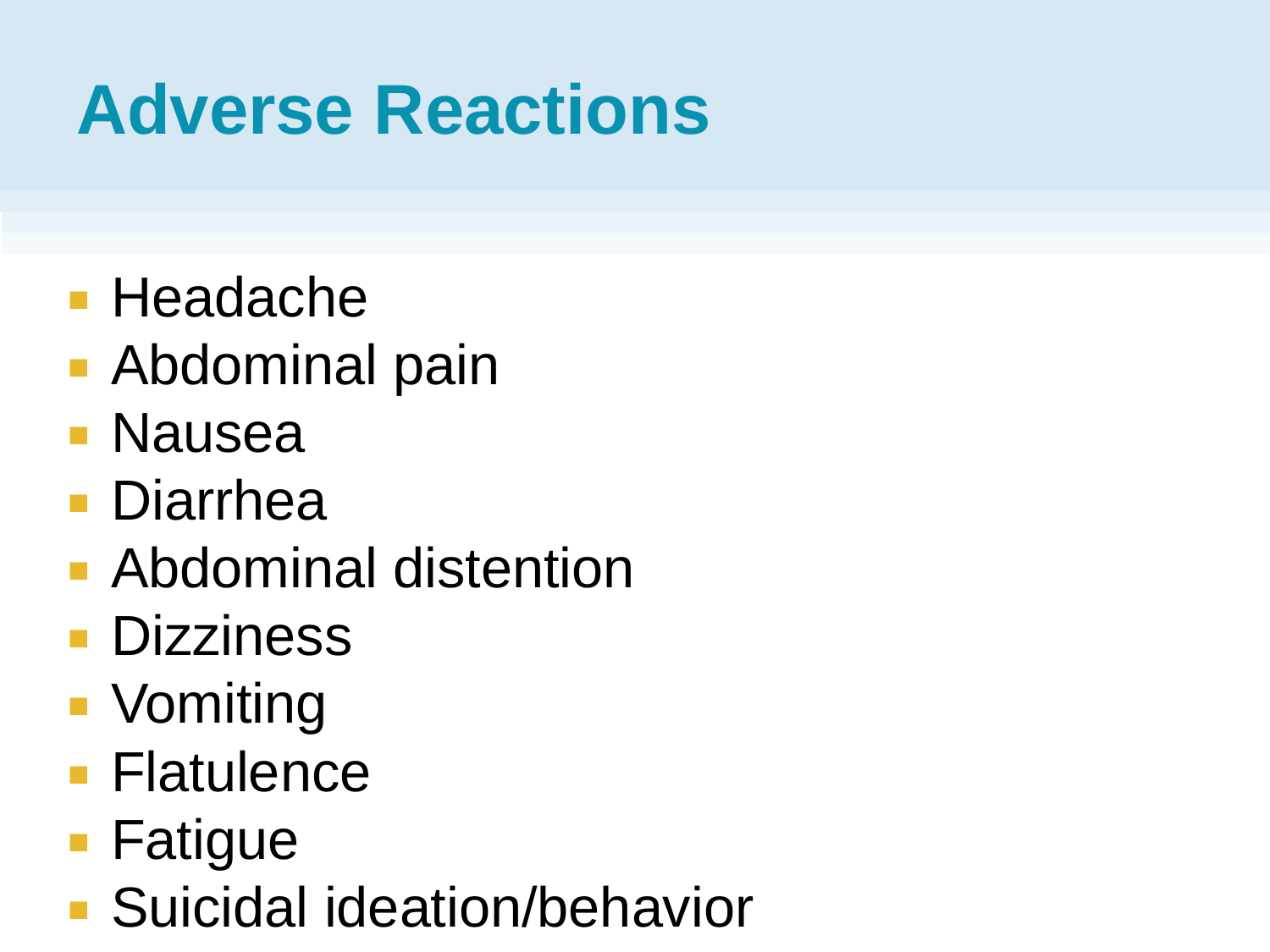# **Mechanism of Action**

**Prucalopride, a selective serotonin type 4** (5-HT4) receptor agonist, is a **gastrointestinal (GI) prokinetic agent** that stimulates colonic peristalsis (highamplitude propagating contractions [HAPCs]), which increases bowel motility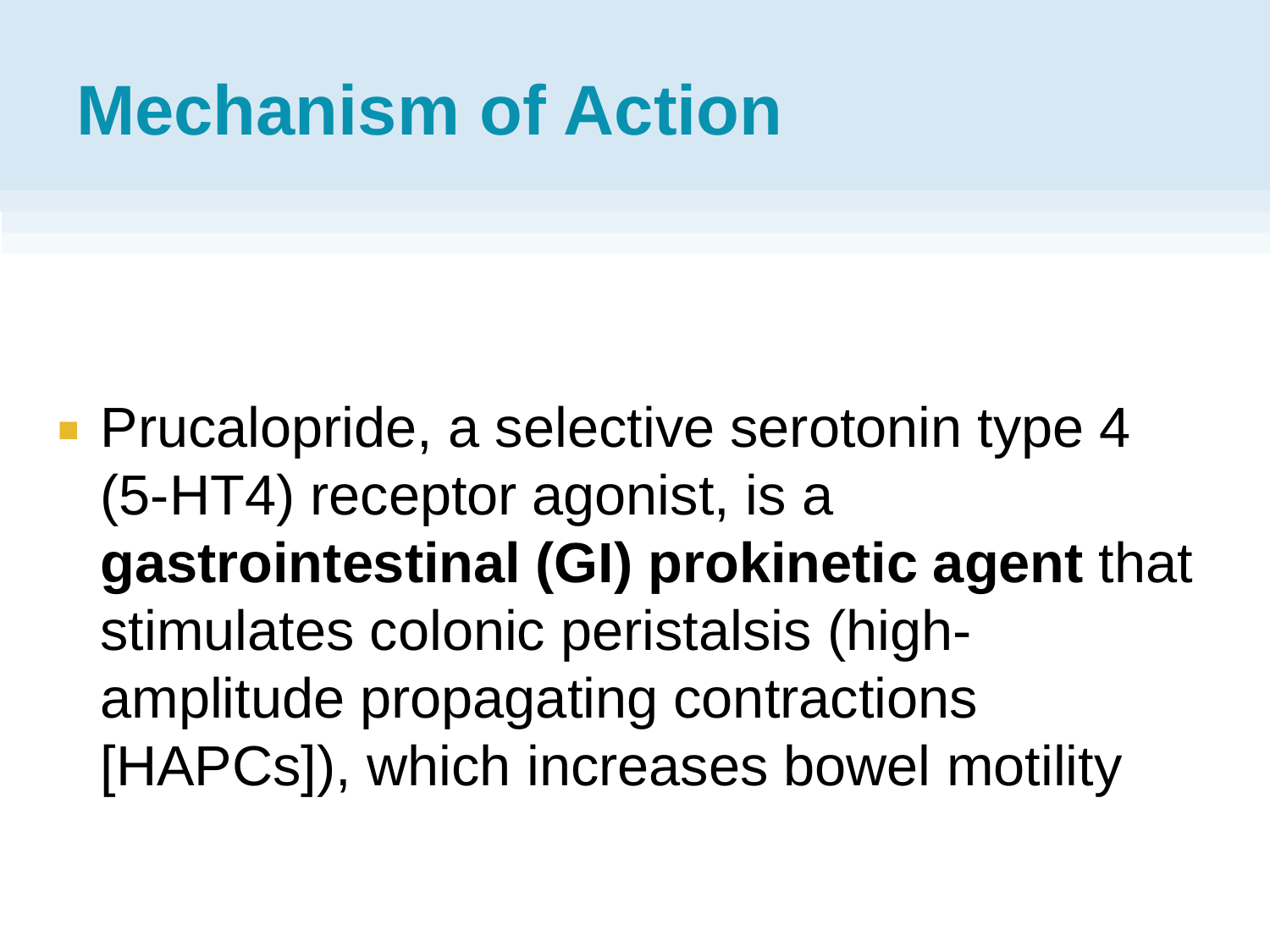- **Motegrity was evaluated in 6 double-blind,** placebo-controlled, randomized, multicenter trials (N=2484) in adults with CIC
	- **Studies 1 through 5: 12-week treatment duration**
	- **Study 6: 24-week treatment duration**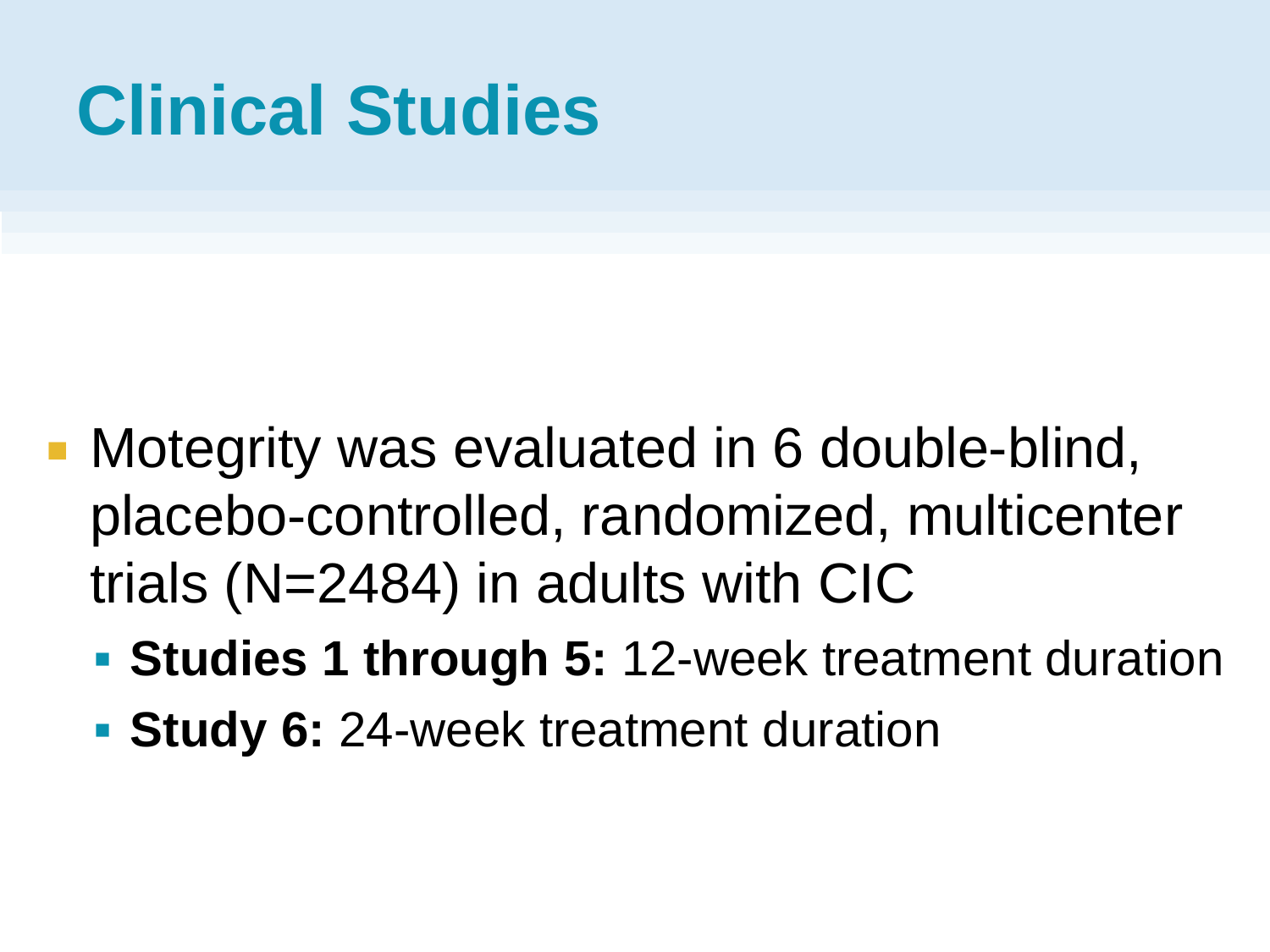- **Eligible patients had a history of chronic** constipation defined as <3 spontaneous bowel movements (SBMs) per week that resulted in a feeling of complete evacuation and 1 or more of the following symptoms for >25% of bowel movements in the past 3 months, with symptoms onset >6 months prior to screening:
	- **Lumpy or hard stools**
	- Sensation of incomplete evacuation
	- **Straining at defecation**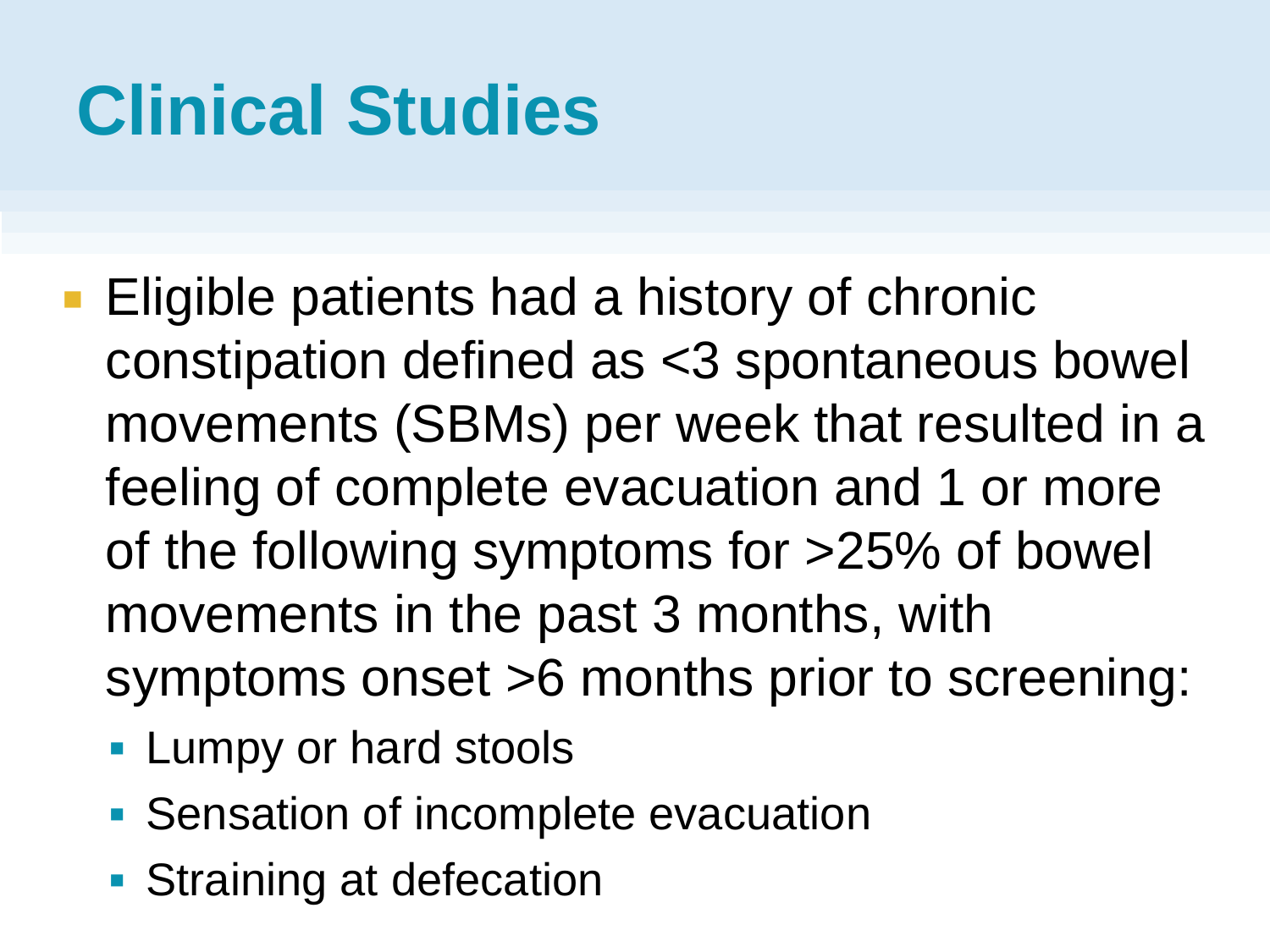**For the primary efficacy endpoint, a** responder was defined as a patient with an average of 3 or more complete SBMs (CSBMs) per week, over the 12-week treatment period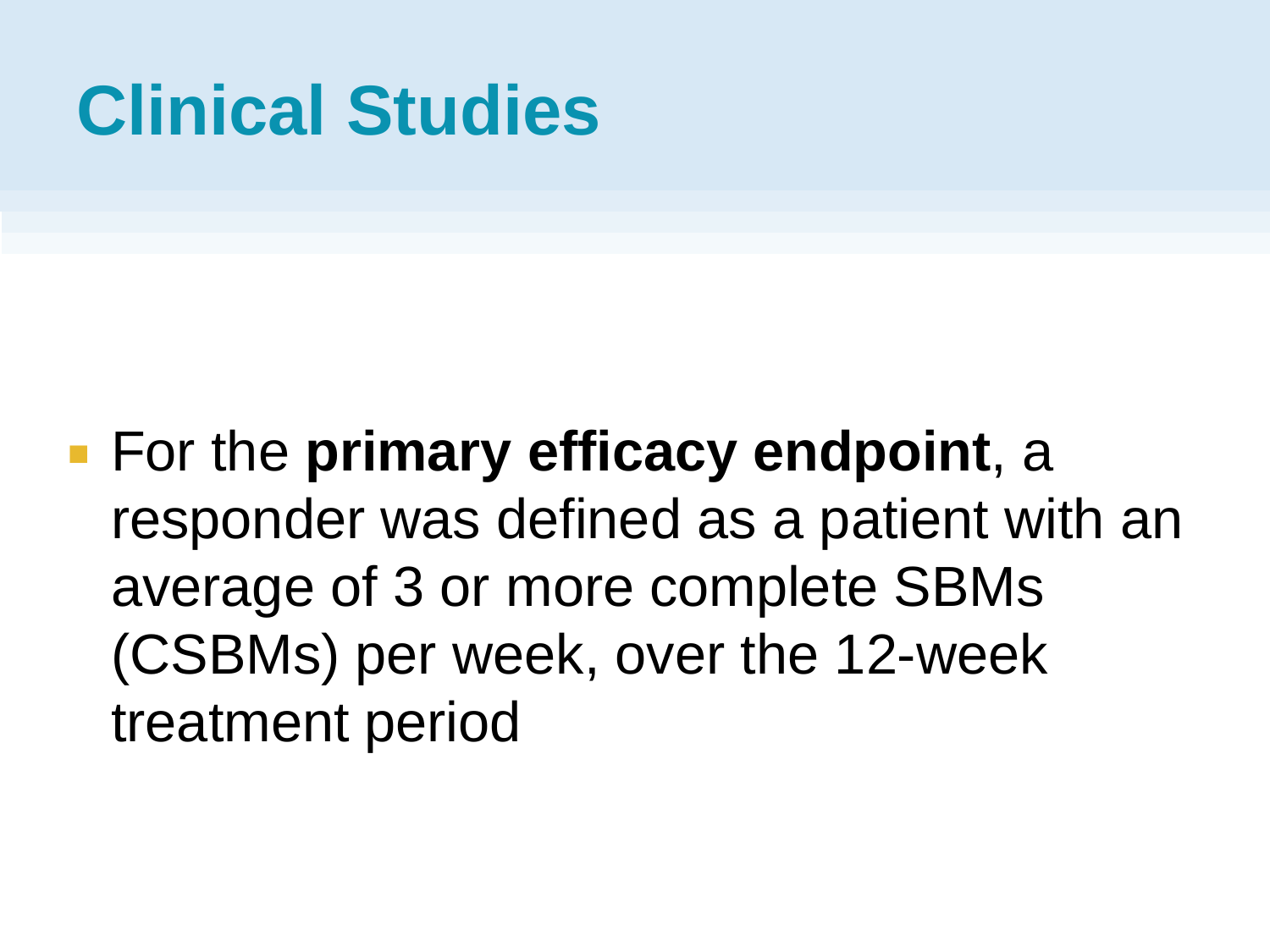- **Efficacy responder rates for Motegrity vs** placebo:
	- Study 1: 33% vs 10% (difference 23%; *P* <.001)
	- Study 2: 38% vs 18% (difference 20%; *P* <.001)
	- Study 3: 19% vs 10% (difference 10%; *P* =.002)
	- Study 4: 29% vs 13% (difference 16%; *P* <.001)
	- Study 5: 24% vs 12% (difference 12%; *P* <.001)
	- Study 6: 25% vs 20% (difference 5%; *P* =.341)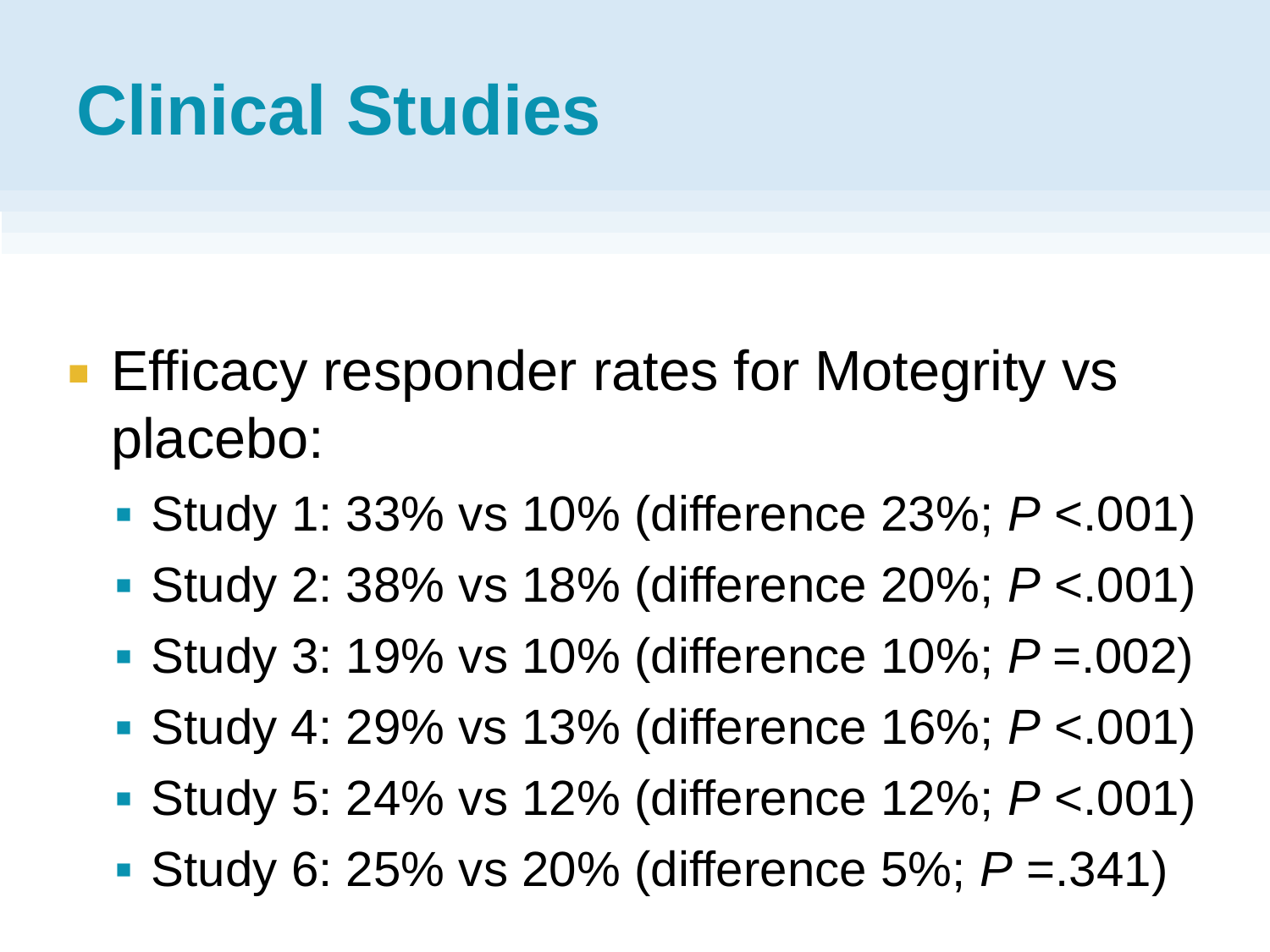**If** in all studies, improvement in the **frequency of CSBMs per week** was seen as early as week 1 and was maintained through week 12

■ For more clinical trial data, see full labeling